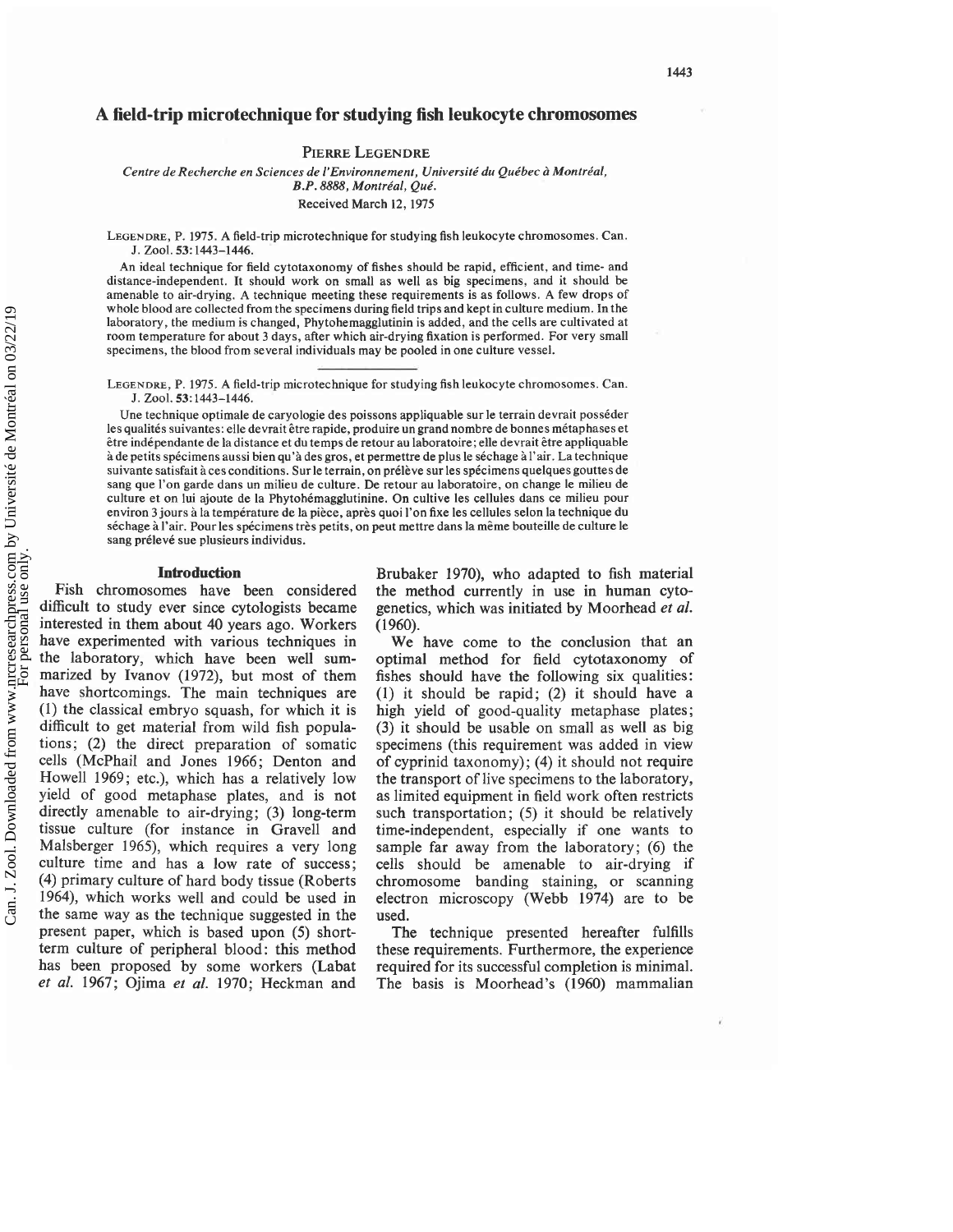

ä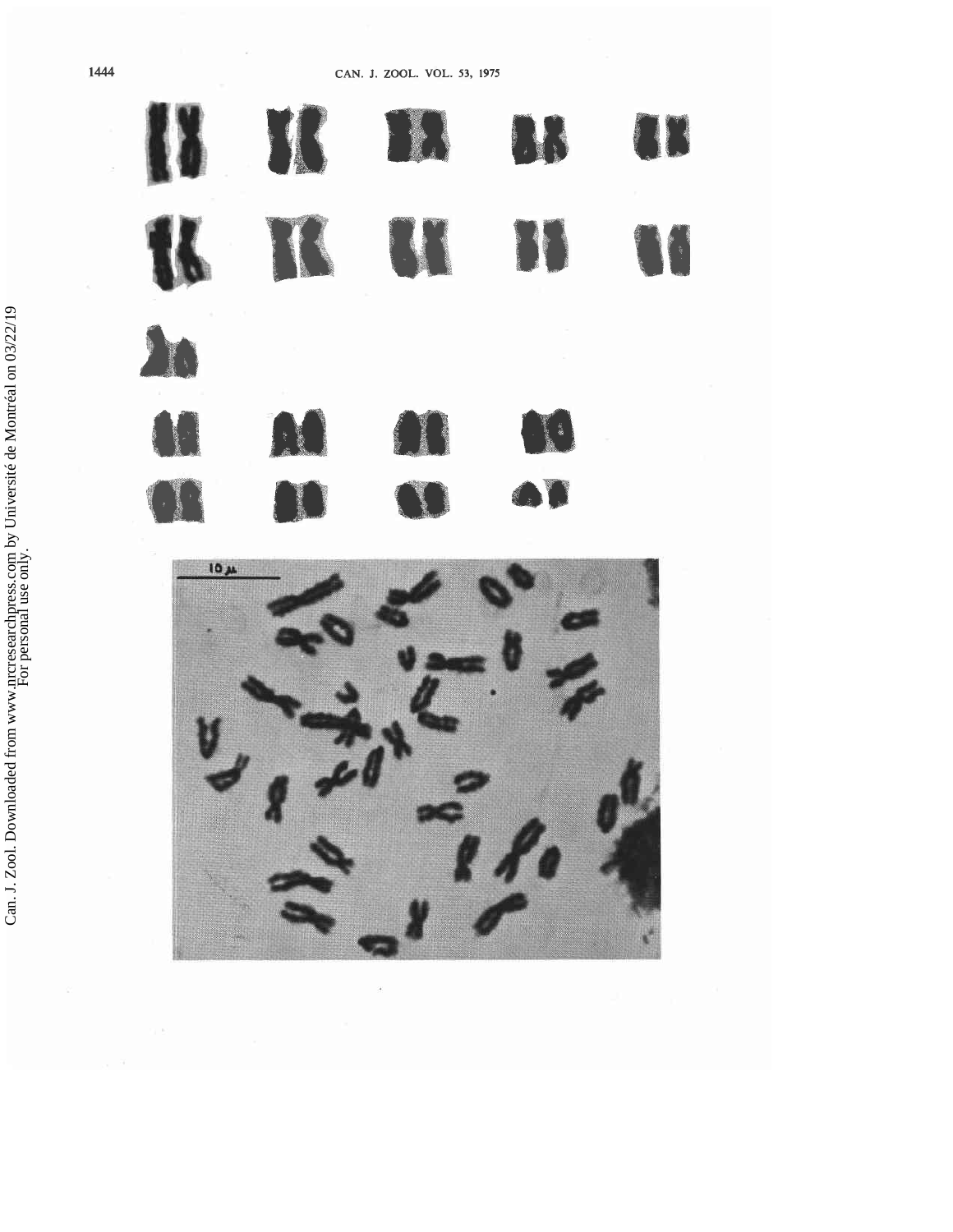peripheral blood culture technique, modified to make it a micromethod, to adapt it to fish, and to include an option for field work.

## **Materials and Methods**

(a) Anesthetic-Bath of 0.01% MS-222 (Sandoz Pharmaceuticals) or bath of  $1\%$  urethane.

(b) Culture medium-Parker 199 medium supplemented with  $30\%$  foetal bovine serum,  $1\%$  penicillinstreptomycin solution (5000 U penicillin and 5000 µg streptomycin per millilitre), and  $2\%$  Phytohemagglutinin-M (Difco).

(c) Spindle-inactivating pretreatment-Addition to the culture medium of  $0.002$  to  $0.01 \mu g/ml$  (depending upon the species, for the best results in terms of metaphase yield and degree of contraction) of Vinblastine Sulfate (Velbe, Eli Lilly & Co.).

 $(d)$  Hypotonic solution-Two to 3 parts (depending on the species) of distilled water added to 1 part of culture medium.

 $(e)$  Fixative-Methanol : glacial acetic acid, 3:1. Fresh fixative is mixed before every fixation.

(f) Strain-Five minutes in Giemsa (Gurr) 1:25 in phosphate buffer, pH between 6.8 and 7.2, or 20 min in 1 : 100 Giemsa.

### Procedure

Whole blood is obtained from a fish by cutting the tail off at the level of the anal fin, after sterilization of the surrounding skin with 95% ethanol. It may be necessary to anesthetize the fish for this operation. Blood is drawn in a sterile Pasteur pipette wetted with heparin. The specimen can then be preserved for identification. If the blood is obtained away from the laboratory, it can be kept in culture medium free from Phytohemagglutinin, and away from strong heat. Three or 4 drops of whole blood are then added to 5 ml of culture medium in a sterile vial or tube. Blood can be kept this way for a few days.

Upon arrival at the laboratory, the cell suspension is centrifuged, and the cells are aseptically transferred to fresh culture medium containing Phytohemagglutinin. The vials are incubated at room temperature in the dark for about 3 days. Mitoses have been obtained between  $2\frac{1}{2}$  and  $4\frac{1}{2}$  days of incubation. The cells are treated with the spindle-inactivating agent for 1 h.

For the hypotonic treatment, the cell suspension is transferred to a test tube and centrifuged for 5 min at 500-1000 rpm. Most of the medium is removed, distilled water is added to the remaining medium to obtain the desired concentration (see d above), and the cells are suspended for 15 min in this solution, which is kept close to 20°C. The suspension is again centrifuged at 500- 1000 rpm. All but 0.2 ml of the hypotonic solution is removed and 2 ml of fresh fixative is added drop by drop; the cells are resuspended very often. The suspension should be drawn slowly through a fine disposable syringe a couple of times to reduce the clumps. It is allowed to stand for 25 min.

After centrifugation, the liquid phase is removed and the test tube inverted for a few seconds on a filter paper. Then 1 to 2 ml of fresh fixative is added and the cells are resuspended. The suspension should again be drawn a couple of times through the fine disposable syringe. It is allowed to stand for 10 min. The solution is centrifuged and the fixative removed. Fresh fixative is added until a weakly opalescent suspension is obtained. One or 2 drops of the cell suspension are put on an alcohol-clean slide wetted in distilled water; it is blown on a little, then left to dry completely in vertical position. It should not be flamed or heated if chromosome banding is to be attempted. The slides are dehydrated very well by running them through steps of alcohol, or by placing them for 1 or 2 h in vacuum, or by storing them for at least 3 days in sealed boxes containing a desiccant.

The slides are stained when needed, washed with tap water, and air-dried. Stain contrast can be controlled by examining the slide without a cover slip under the microscope. Slides are immersed in xylol and mounted with Permount medium.

#### **Remarks**

When the specimens are too small, the blood from several individuals may be pooled to obtain enough cells for a fixation. Fishes as small as 29 mm in total length were studied in this way, in which case the blood from three to five individuals had to be pooled. Fishes from **60** mm in total length and up are big enough in general to provide the 3 or **4** drops of heparinized blood needed for one culture vessel.

A drawback of this method is that, although it works very well with most species, with some others it does not work at all. We have never succeeded, for instance, in stimulating the blood of Lota Iota and of Phoxinus phoxinus, and transforming their mononuclear lymphocytes into dividing cells. The reason for this is unknown to us: it may be due to some deficiency of the culture medium, which could perhaps be accounted for by the use of fish serum instead of bovine serum, or it may be related to the action of Phytohemagglutinin, whose action is still not fully understood. In these cases, a piece of body tissue could be aseptically removed from the fish and brought to the lab in a vial of culture medium, and Roberts's **(1964)**  primary culture method could be used instead of blood culture.

FIG. 1. Chromosomes of a female Anguilla anguilla from Kävlingeån River in the province of Scania, Sweden (13'13'35" **E.** 55'46'40" N). Collected in October 1971. Giemsa.